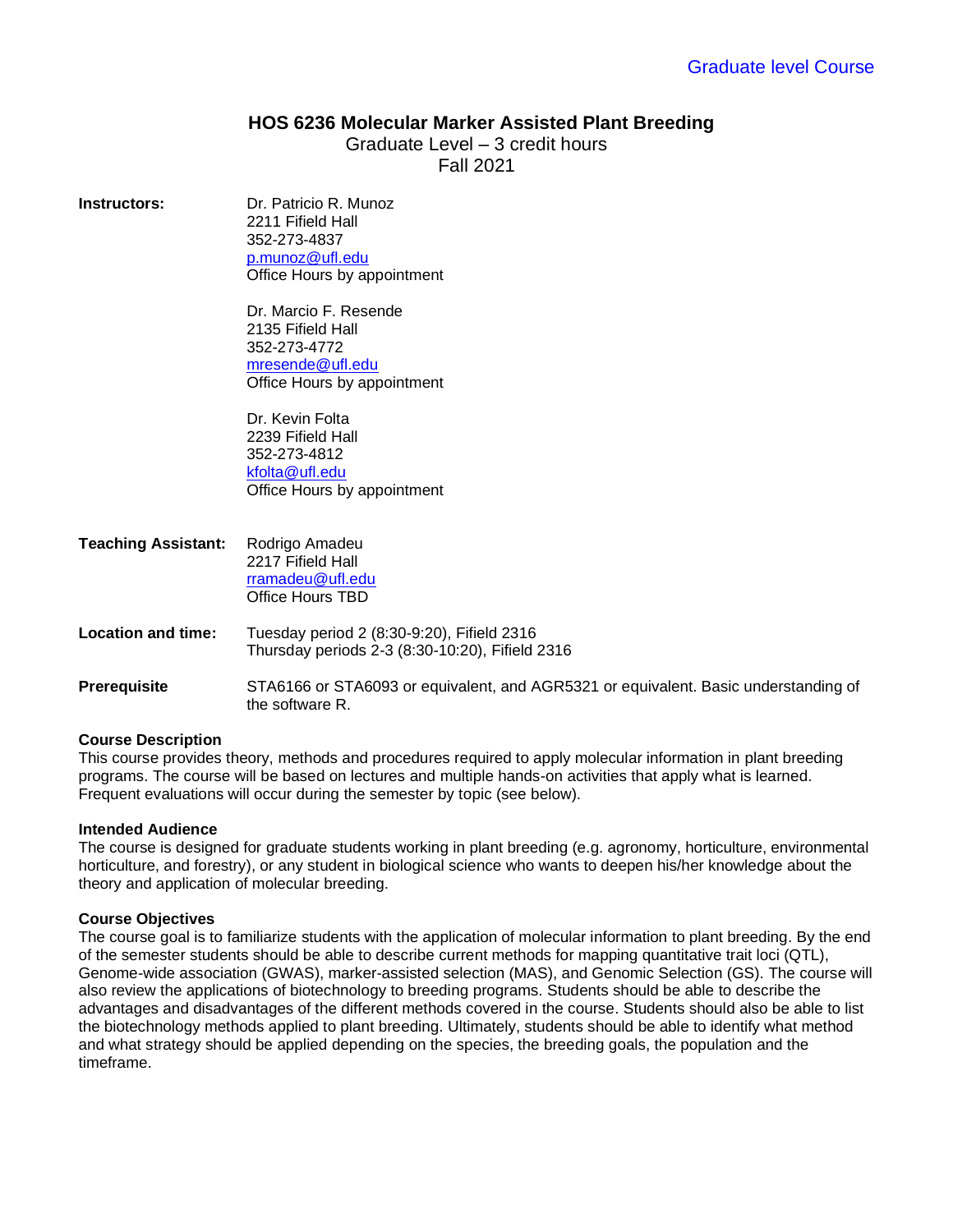# **Evaluation**

| <b>Points</b>     | Type                   | <b>Topic</b>                                |
|-------------------|------------------------|---------------------------------------------|
| 04                | Quizzes                | <b>Plant Breeding and Molecular Markers</b> |
| 04                | Quizzes                | LD+QTL Analysis                             |
| 04                | Paper Discussion       | <b>QTL Analysis</b>                         |
| 12                | <b>Partial Project</b> | <b>QTL Analysis</b>                         |
| 04                | Quizzes                | <b>GWAS</b>                                 |
| 04                | Paper Discussion       | <b>GWAS</b>                                 |
| $12 \overline{ }$ | <b>Partial Project</b> | GWAS                                        |
| 04                | Quizzes                | <b>MAS</b>                                  |
| 04                | Paper Discussion       | <b>MAS</b>                                  |
| $12 \overline{ }$ | Take-Home Exam         | <b>MAS</b>                                  |
| 04                | Quizzes                | <b>GS</b>                                   |
| 04                | Paper Discussion       | GS                                          |
| 12                | <b>Partial Project</b> | GS                                          |
| 04                | Quizzes                | Genetic Engineering in Breeding             |
| $12 \overline{ }$ | Take-Home Exam         |                                             |
| 100               | <b>TOTAL</b>           |                                             |

#### **Letter Grade**

A >90 B+ 85 to 89 B 80 to 84 C+ 75 to 79 C 70 to 74 D+ 65 to 69 D 60 to 64 E < 60

UF grading policies:<https://catalog.ufl.edu/ugrad/current/regulations/info/grades.aspx>

### **Evaluation Description**

#### **Quizzes**

Quizzes will happen in the **first 5 minutes** of the class. There will be no notice of when quizzes are happening and there is no make up of quizzes, so be on time for class.

#### **Paper discussion**

There will be one paper assigned every two weeks. One student chosen at random at the beginning of the class will lead the paper discussion, this student will randomly chose as many students as figures appear in the paper to be explained and discussed. All students will have a chance to lead the discussion.

#### **Partial Projects**

Partial project will be developed while the class is covering the topic and is due by 5 PM the last day the topic is covered. The project will start during class for every topic. The due day will be communicated the day the data is given to students. For example; the QTL analysis will involve creating a linkage map, mapping the QTLs, and presenting a report of the work. Similar projects will be given to the topics GWAS, and GS.

### **Take-Home Exam**

Take home exam will be due one day after it is given to students. These exams will involve developing strategies for application of the methods and techniques under different scenarios.

#### **Hands-on Activities**

Every week during the second period on Thursday students will be handling data to apply what was learn during the week. This means students are required to participate in this activities.

### **Software**

**You will need to bring your own laptop.** The main software used will be the statistical software R which can be downloaded from [www.r-project.org.](http://www.r-project.org/) **and** R-studio [http://www.rstudio.com/.](http://www.rstudio.com/) It is your responsibility to make sure that your computer has the latest version of R. Prior to the first day of class, please make sure you have removed all old versions of R, and have the most recent version installed.

There are numerous online resources available for R; however, if you would like a traditional textbook, The R Book, is widely available and comprehensive.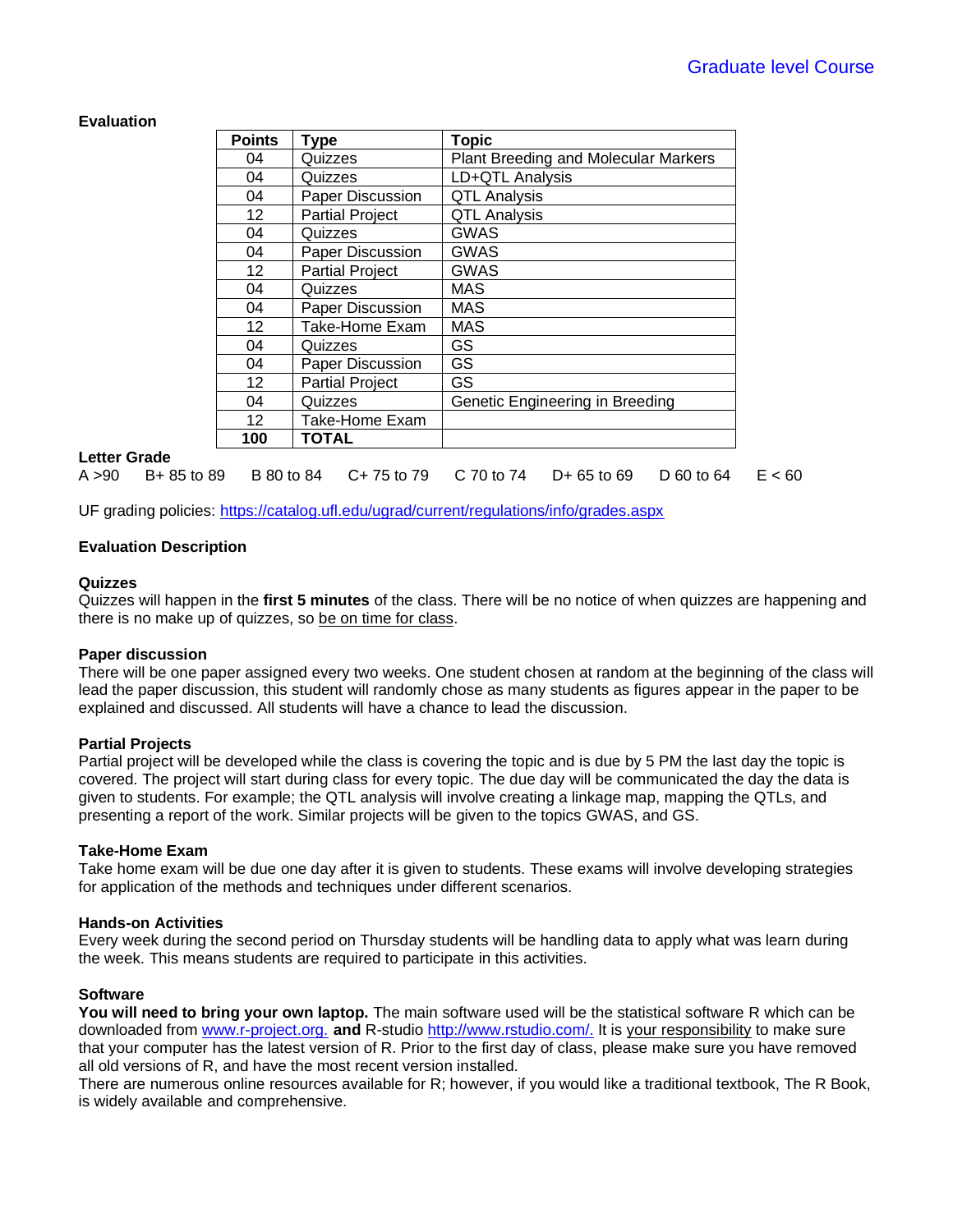Crawley, M. J. (2012). The R book. John Wiley & Sons.

### **Required and Recommended Literature**

This course does not have a required but a recommended textbook, and a series of scientific manuscript that will be assigned for reading and discussion. Additional literature, to deepen student understanding, can also be found below.

- Rex Bernardo. 2014. "Essentials of plant breeding". Stemma press. Woodbury, Minnesota, USA. ISBN 978-0- 9720724-2-7
- Broman, K W. 2001. "Review of Statistical Methods for QTL Mapping in Experimental Crosses." *Lab Animal* 30 (7): 44–52. doi:11469113.
- Collard, B. C Y, M. Z Z Jahufer, J. B. Brouwer, and E. C K Pang. 2005. "An Introduction to Markers, Quantitative Trait Loci (QTL) Mapping and Marker-Assisted Selection for Crop Improvement: The Basic Concepts." *Euphytica* 142 (1–2): 169–96. doi:10.1007/s10681-005-1681-5.
- Doerge, Rebecca W. 2002. "Multifactorial Genetics mapping and Analysis of Quantitative Trait Loci in Experimental Populations." *Nature Reviews Genetics* 3 (1): 43–52. doi:10.1038/nrg703.
- Holland, Jb. 2004. "Implementation of Molecular Markers for Quantitative Traits in Breeding Programs—challenges and Opportunities." *New Directions for a Diverse Planet: Proceedings,* 1–13. [http://cropscience.org.au/icsc2004/pdf/203\\_hollandjb.pdf.](http://cropscience.org.au/icsc2004/pdf/203_hollandjb.pdf)
- Xu, Yunbi, and Jonathan H. Crouch. 2008. "Marker-Assisted Selection in Plant Breeding: From Publications to Practice." *Crop Science* 48 (2): 391–407. doi:10.2135/cropsci2007.04.0191.
- Korte, Arthur, and Ashley Farlow. 2013. "The Advantages and Limitations of Trait Analysis with GWAS: A Review." *Plant Methods* 9 (1): 29. doi:10.1186/1746-4811-9-29.
- Zhu, Chengsong, Michael Gore, Edward S. Buckler, and Jianming Yu. 2008. "Status and Prospects of Association Mapping in Plants." *The Plant Genome Journal* 1 (1): 5. doi:10.3835/plantgenome2008.02.0089.
- Meuwissen, T. H E, B. J. Hayes, and M. E. Goddard. 2001. "Prediction of Total Genetic Value Using Genome-Wide Dense Marker Maps." *Genetics* 157 (4): 1819–29. doi:11290733.
- Heffner, Elliot L., Mark E. Sorrells, and Jean Luc Jannink. 2009. "Genomic Selection for Crop Improvement." *Crop Science* 49 (1): 1–12. doi:10.2135/cropsci2008.08.0512.
- Heslot, Nicolas, Jean-Luc Jannink, and Mark E. Sorrells. 2015. "Perspectives for Genomic Selection Applications and Research in Plants." *Crop Science* 55 (1): 1. doi:10.2135/cropsci2014.03.0249.
- Gelvin Stanton B. 2003. "Agrobacterium-Mediated Plant Transformation: the Biology behind the "Gene-Jockeying" Tool". Microbiol Mol Biol Rev 67(1):16-37. doi: 10.1128/MMBR.67.1.16-37.2003
- Doudna Jennifer, and Emmanuelle Charpentier. 2014. "The new frontier of genome engineering with CRISPR-Cas9." Science 28 Vol 346, Issue 6213. doi: 10.1126/science.1258096
- Fredy Altpeter,a Nathan M. Springer,b Laura E. Bartley,c Ann E. Blechl,d Thomas P. Brutnell,e Vitaly Citovsky,f Liza J. Conrad,g Stanton B. Gelvin,h David P. Jackson,i Albert P. Kausch,j Peggy G. Lemaux,k June I. Medford,l Martha L. Orozco-Cárdenas,m David M. Tricoli,n Joyce Van Eck,o Daniel F. Voytas,p Virginia Walbot,q Kan Wang,r Zhanyuan J. Zhang,s and C. Neal Stewart Jr. 2016. "Advancing Crop Transformation in the Era of Genome Editing". The Plant Cell 28:1510–1520. doi: https://doi.org/10.1105/tpc.16.00196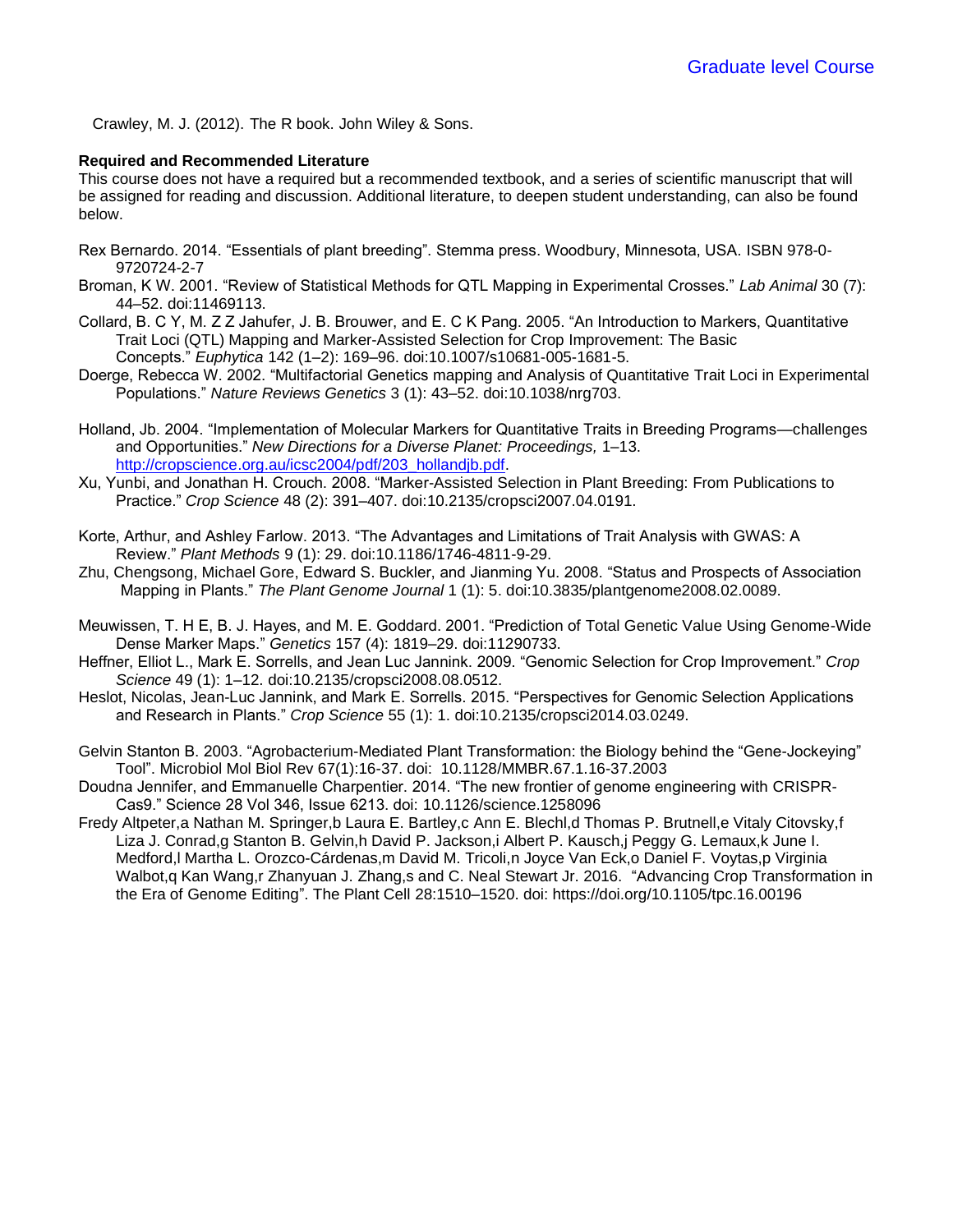### **Course Schedule and Topics (Tentative).**

| <b>Topic</b> | <b>Description</b>                                                                                      |
|--------------|---------------------------------------------------------------------------------------------------------|
| Wk 1         | Introduction, Plant Breeding Review, Methods in Plant Breeding                                          |
| Wk 2         | Molecular Markers Review, Tutorial in Software R                                                        |
| Wk 3         | <b>Linkage Mapping</b>                                                                                  |
| Wk4          | Quantitative Trait Loci (QTL) Analysis I                                                                |
| Wk 5         | Quantitative Trait Loci (QTL) Analysis II                                                               |
| Wk 6         | Genome-Wide Analysis (GWAS) I                                                                           |
| Wk 7         | Genome-Wide Analysis (GWAS) II                                                                          |
| Wk 8         | Genome-Wide Analysis (GWAS) III                                                                         |
| Wk 9         | Marker-Assisted Selection (MAS): Traditional Methods I                                                  |
| <b>Wk 10</b> | Marker-Assisted Selection (MAS): Traditional Methods II                                                 |
| <b>Wk11</b>  | Genomic Selection (GS) I                                                                                |
| <b>Wk12</b>  | Genomic Selection (GS) II<br>No class on Thursday Nov 11 (Holiday)                                      |
| <b>Wk13</b>  | Genomic Selection (GS) III                                                                              |
| <b>Wk 14</b> | Genomic Selection (GS) IV<br>No class on Thursday Nov 25 (Holiday)                                      |
| Wk 15        | Genetic Engineering in Plant Breeding: Traditional Methods                                              |
| <b>Wk 16</b> | Genetic Engineering in Plant Breeding: Gene-Editing tools<br>No class on Thursday Dec 09 (Reading Days) |

# **Attendance and Make-Up Work**

"Requirements for class attendance and make-up exams, assignments, and other work in this course are consistent with university policies that can be found at: [https://catalog.ufl.edu/ugrad/current/regulations/info/attendance.aspx"](https://catalog.ufl.edu/ugrad/current/regulations/info/attendance.aspx)

### **Online Course Evaluation Process**

"Students are expected to provide feedback on the quality of instruction in this course by completing online evaluations at https://evaluations.ufl.edu. Evaluations are typically open during the last two or three weeks of the semester, but students will be given specific times when they are open. Summary results of these assessments are available to students at [https://evaluations.ufl.edu/results/"](https://evaluations.ufl.edu/results/)

### **Academic Honesty**

"UF students are bound by The Honor Pledge which states, "We, the members of the University of Florida community, pledge to hold ourselves and our peers to the highest standards of honor and integrity by abiding by the Honor Code. On all work submitted for credit by students at the University of Florida, the following pledge is either required or implied: "On my honor, I have neither given nor received unauthorized aid in doing this assignment." The Honor Code [\(http://www.dso.ufl.edu/sccr/process/student-conduct-honor-code/\)](http://www.dso.ufl.edu/sccr/process/student-conduct-honor-code/) specifies a number of behaviors that are in violation of this code and the possible sanctions. Furthermore, you are obligated to report any condition that facilitates academic misconduct to appropriate personnel. If you have any questions or concerns, please consult with the instructor or TAs in this class."